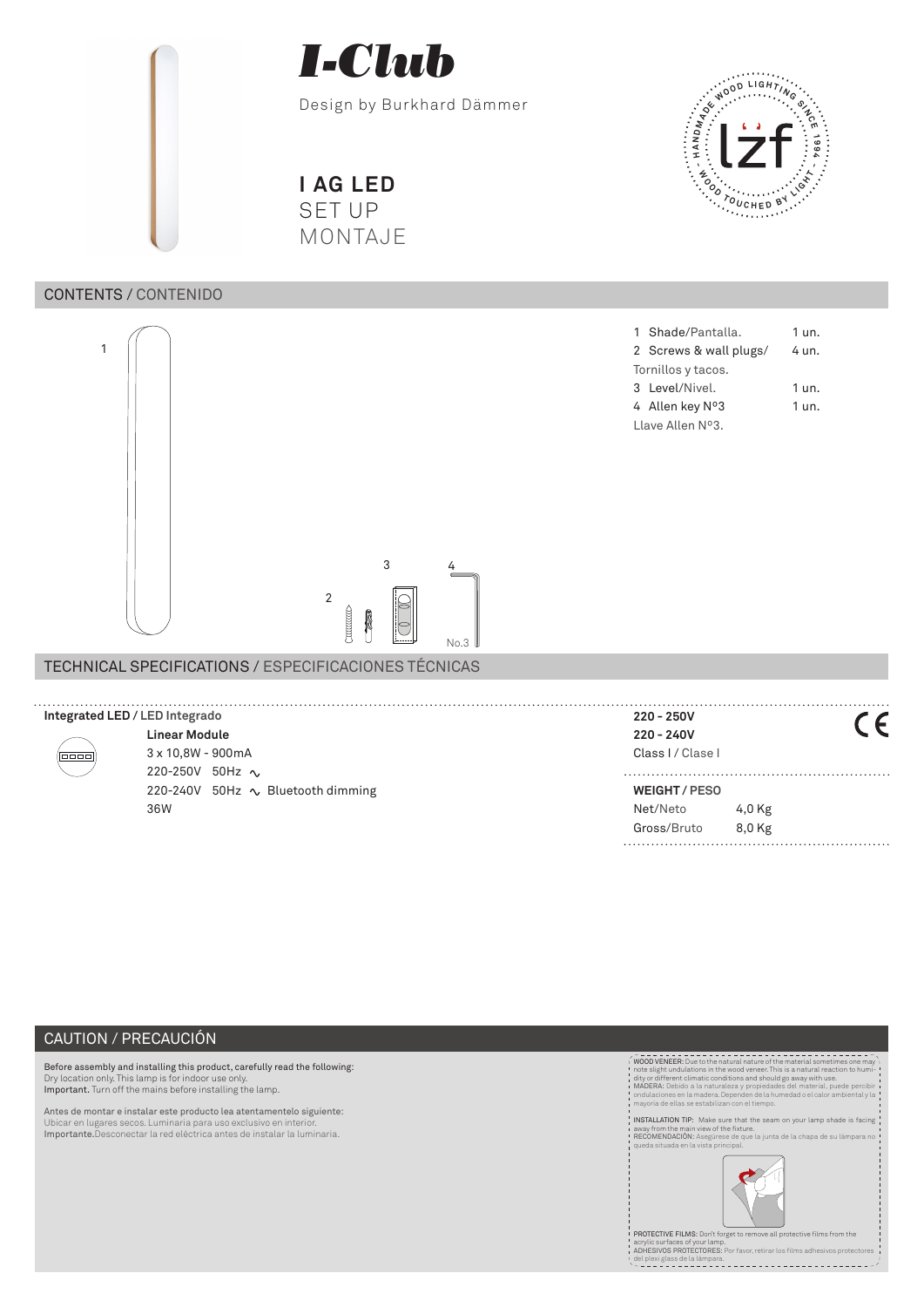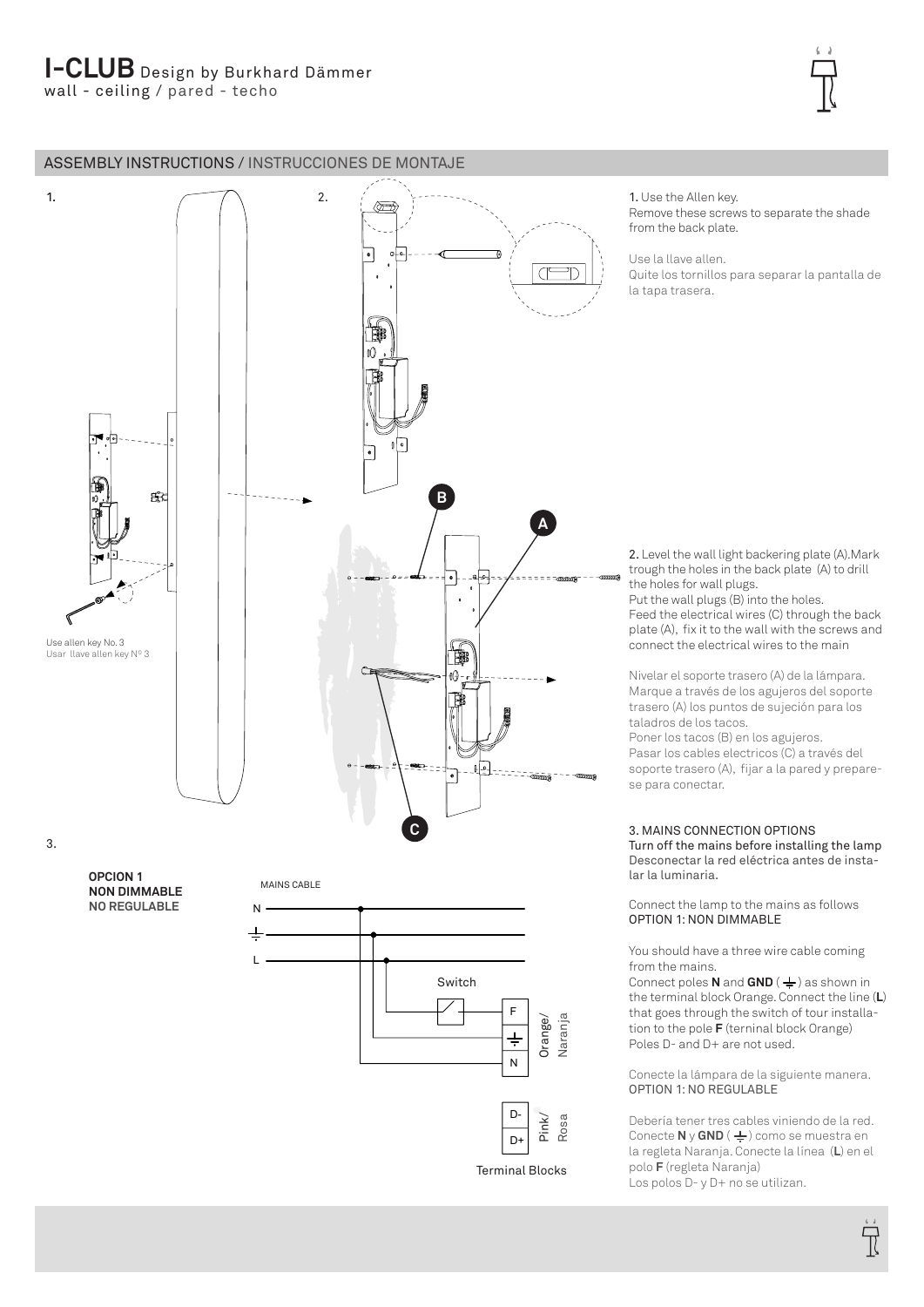# ASSEMBLY INSTRUCTIONS / INSTRUCCIONES DE MONTAJE



# OPTION 2: DIMMING/REGULABLE

You should have a five wire cable coming from the mains.

**Connect poles <b>N** and **GND** ( $\neq$ ) as shown in the terminal block Orange. Connect the line (**L**) that goes through the switch of tour installation to the pole **F** (terminal block Orange) After connecting the mains wires to the terminal block take the other two wires (the +/ dimming controls) and connect them to the dimming terminal block. (terminal block Pink)

# OPTION 2: NO REGULABLE

Debería tener cinco cables viniendo de la red. **Conecte N v GND** ( $\frac{1}{2}$ ) como se muestra en la regleta Naranja. Conecte la línea (**L**) en el polo **F** (regleta Naranja)

Tras conectar la red electrica, tome los otros dos cables (+/- de control de regulación) y conectelos en la regleta de conexión de regulación (regleta Rosa)

## OPTION 3: BLUETOOTH

You should have a three wire cable coming from the mains.

Connect poles **N** and **GND** ( $\frac{1}{2}$ ) as shown in the terminal block Orange. Connect the line (**L**) that goes through the line dimmer of tour installation to the pole **F** (terninal block Orange)

# OPTION 3: BLUETOOTH

Debería tener tres cables viniendo de la red. Conecte **N** y **GND** ( $\frac{1}{2}$ ) como se muestra en la regleta Naranja. Conecte la línea (**L**) en el polo **F** (regleta Naranja).

## 4. Take the connector from the Driver (D) and connect it to the shade connector (E)

Ahora tome el conector rápido del driver (D) y conectelo al de la pantalla (E).

### 5. Return the shade to its position. Put the holding screws back into place.

Colocar la pantalla en su posición una vez realizada la conexión y fijar los tornillos

# 6. Turn on the mains again.

Conectar tensión eléctrica.